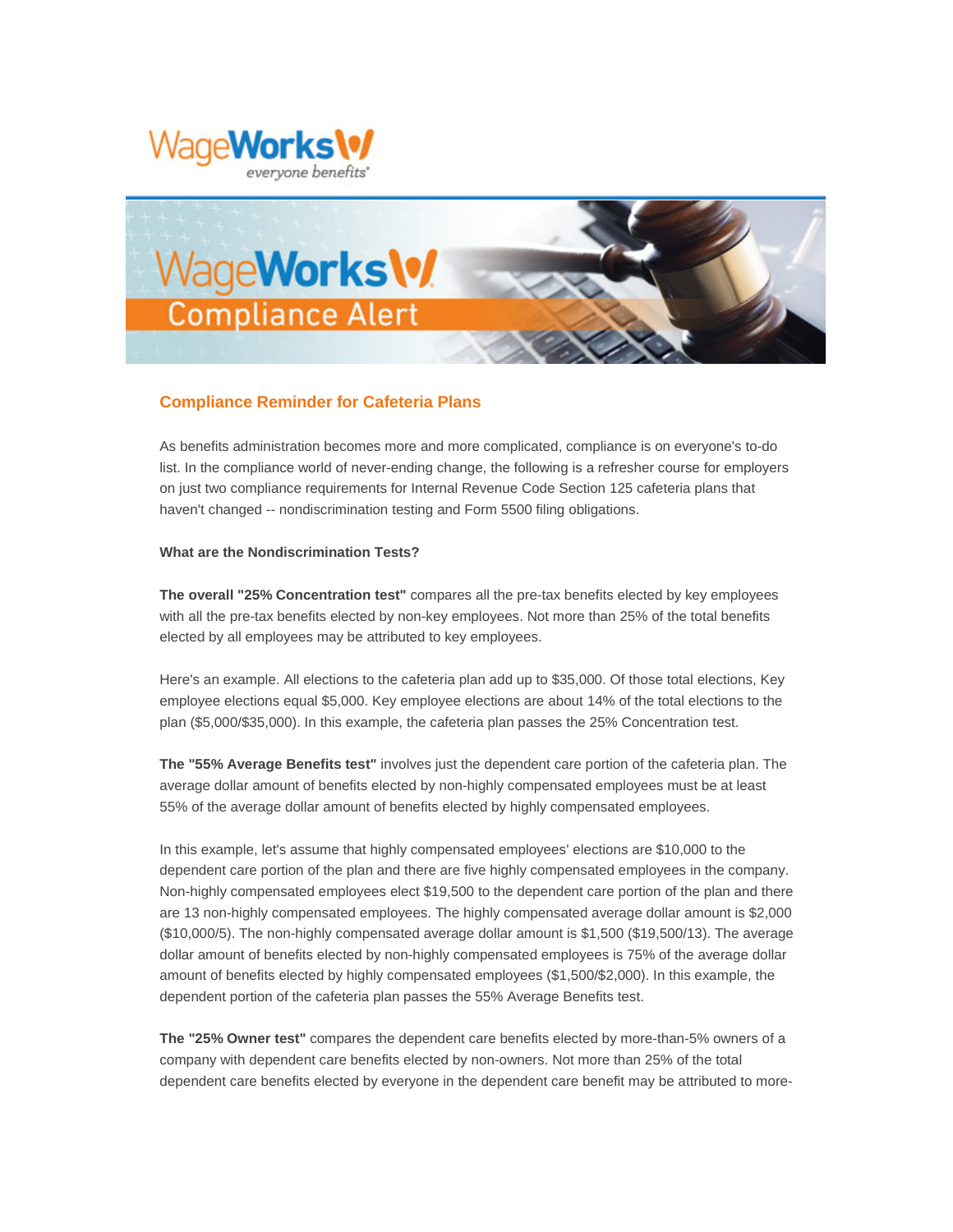than-5% owners.

An example of this test would consist of a \$5,000 election to the dependent care portion of the plan by a more-than-5% owner and elections in the amount of \$19,500 made by all non-owners. The morethan-5% owner's election is 20% of the total benefits elected to the dependent care portion of the plan (\$5,000 + \$19,500 = \$24,500) (\$5,000/\$24,500). In this example, the dependent care portion of the plan passes the 25% Owner test because only 20% of the dependent care benefits were elected by the more-than-5% owner.

**Eligibility, benefits available and contribution and benefits tests.** These tests ensure that employers offer all benefits to an adequate number of employees and benefits do not discriminate in favor of highly compensated or key employees.

In the event the cafeteria plan does not meet all the nondiscrimination requirements, employers may need to change benefit elections and payroll amounts to bring the plan into compliance. And, it is important to test prior to the end of the cafeteria plan year. If testing is completed after the end of the plan year, it's too late to take corrective action. Instead of reducing key or highly compensated elections in order to pass the nondiscrimination test(s), the affected employees would be taxed on their total election amount.

### **Form 5500 Obligation**

A frequently overlooked responsibility for cafeteria plan sponsors is Form 5500 filings under certain circumstances. The IRS Notice 2002-24 suspended the filing requirement imposed on cafeteria and fringe benefit plans in 2002. However, don't be misled! The filing requirement for welfare plans remains unchanged.

#### **What is a welfare benefit plan?**

Welfare benefit plans provide benefits such as medical, dental, life insurance, apprenticeship and training, scholarship funds, severance pay and disability. Health Flexible Spending Accounts (FSAs) contained inside cafeteria plans and Health Reimbursement Arrangements (HRAs) qualify as welfare benefit plans.

#### **Who must file a Form 5500?**

Employers that sponsor welfare benefit plans covered by Title I of the Employee Retirement Income Security Act (ERISA), with 100 or more participants at the beginning of the plan year, are required to file a Form 5500 for those plans. However, there are a couple of exceptions that apply, depending on the type of employer sponsoring the plan. A general exception applies to:

- a governmental plan; or
- a church plan under ERISA section 3(33)

The plan *may not* be exempt from filing if:

- it is deemed to have plan assets;
- plan funds are separated from the employer's general assets;
- plan funds are held in trust; or